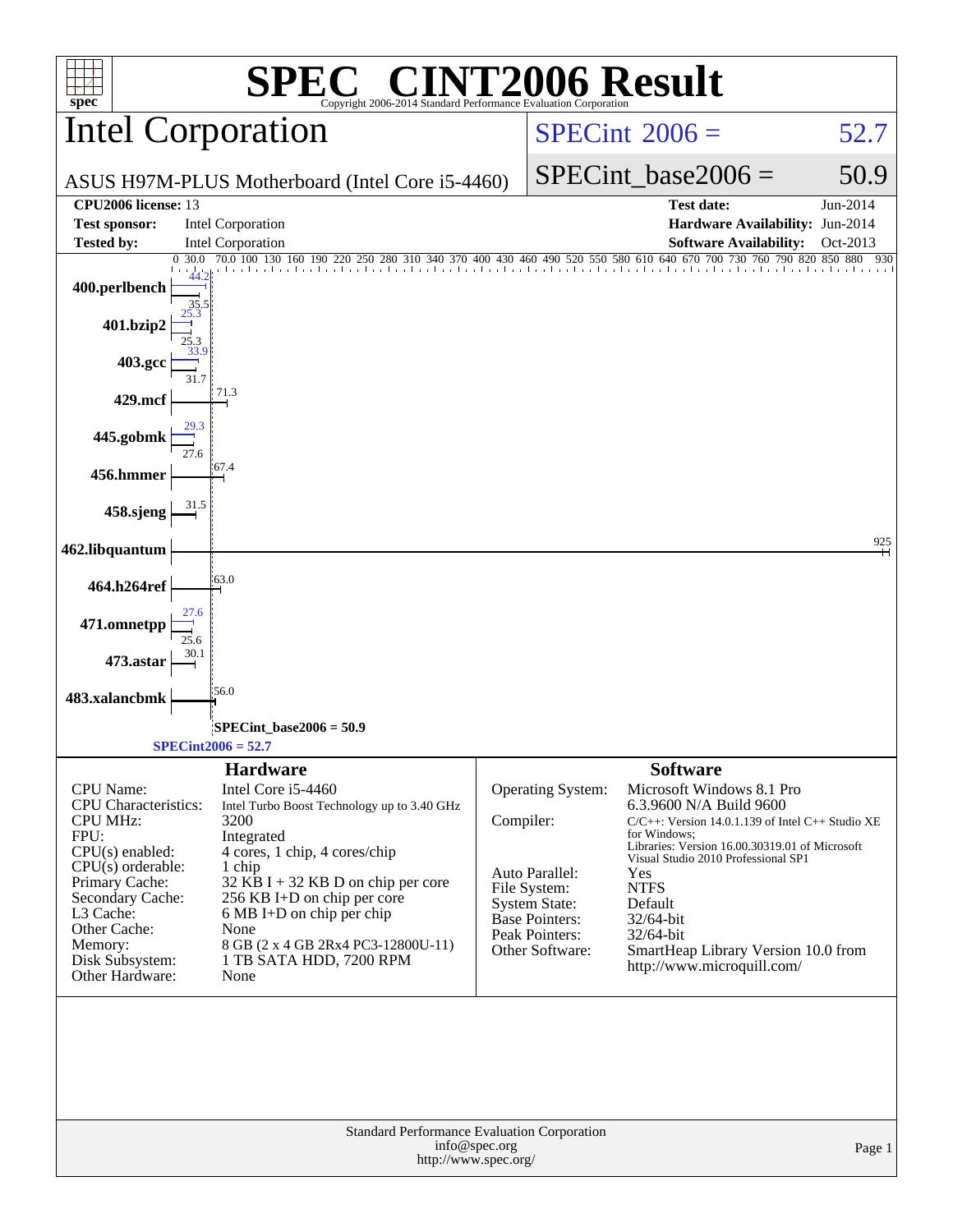

## Intel Corporation

### $SPECint2006 = 52.7$  $SPECint2006 = 52.7$

ASUS H97M-PLUS Motherboard (Intel Core i5-4460)

SPECint base2006 =  $50.9$ 

### **[CPU2006 license:](http://www.spec.org/auto/cpu2006/Docs/result-fields.html#CPU2006license)** 13 **[Test date:](http://www.spec.org/auto/cpu2006/Docs/result-fields.html#Testdate)** Jun-2014

**[Test sponsor:](http://www.spec.org/auto/cpu2006/Docs/result-fields.html#Testsponsor)** Intel Corporation **[Hardware Availability:](http://www.spec.org/auto/cpu2006/Docs/result-fields.html#HardwareAvailability)** Jun-2014 **[Tested by:](http://www.spec.org/auto/cpu2006/Docs/result-fields.html#Testedby)** Intel Corporation **[Software Availability:](http://www.spec.org/auto/cpu2006/Docs/result-fields.html#SoftwareAvailability)** Oct-2013

### **[Results Table](http://www.spec.org/auto/cpu2006/Docs/result-fields.html#ResultsTable)**

|                                                                                                          | <b>Base</b>    |       |                |       | <b>Peak</b>    |       |                |              |                |              |                |              |
|----------------------------------------------------------------------------------------------------------|----------------|-------|----------------|-------|----------------|-------|----------------|--------------|----------------|--------------|----------------|--------------|
| <b>Benchmark</b>                                                                                         | <b>Seconds</b> | Ratio | <b>Seconds</b> | Ratio | <b>Seconds</b> | Ratio | <b>Seconds</b> | <b>Ratio</b> | <b>Seconds</b> | <b>Ratio</b> | <b>Seconds</b> | <b>Ratio</b> |
| 400.perlbench                                                                                            | 278            | 35.2  | 275            | 35.6  | 275            | 35.5  | 222            | 44.0         | 221            | 44.2         | 221            | 44.3         |
| 401.bzip2                                                                                                | 382            | 25.3  | 383            | 25.2  | 382            | 25.3  | 384            | 25.1         | 380            | 25.4         | 382            | 25.3         |
| $403.\mathrm{gcc}$                                                                                       | 254            | 31.7  | 254            | 31.7  | 254            | 31.7  | 237            | 33.9         | 237            | 33.9         | 237            | 34.0         |
| $429$ .mcf                                                                                               | 128            | 71.1  | 128            | 71.4  | 128            | 71.3  | 128            | 71.1         | 128            | 71.4         | 128            | 71.3         |
| $445$ .gobmk                                                                                             | 380            | 27.6  | 380            | 27.6  | 381            | 27.6  | 358            | 29.3         | 358            | 29.3         | 358            | 29.3         |
| 456.hmmer                                                                                                | 139            | 67.4  | 139            | 67.4  | 139            | 67.1  | 139            | 67.4         | 139            | 67.4         | 139            | 67.1         |
| $458$ .sjeng                                                                                             | 384            | 31.5  | 384            | 31.5  | 384            | 31.5  | 384            | 31.5         | 384            | 31.5         | 384            | 31.5         |
| 462.libquantum                                                                                           | 22.4           | 925   | 22.4           | 925   | 22.6           | 917   | 22.4           | 925          | 22.4           | 925          | 22.6           | 917          |
| 464.h264ref                                                                                              | 353            | 62.7  | 351            | 63.0  | 352            | 63.0  | 353            | 62.7         | 351            | 63.0         | 352            | 63.0         |
| 471.omnetpp                                                                                              | 244            | 25.6  | 244            | 25.6  | 244            | 25.6  | 226            | 27.6         | 227            | 27.5         | 227            | 27.6         |
| $473.$ astar                                                                                             | 234            | 30.1  | 234            | 30.0  | 233            | 30.1  | 234            | 30.1         | 234            | 30.0         | 233            | 30.1         |
| 483.xalancbmk                                                                                            | 124            | 55.7  | 123            | 56.0  | 122            | 56.4  | 124            | 55.7         | 123            | 56.0         | 122            | 56.4         |
| Results appear in the order in which they were run. Bold underlined text indicates a median measurement. |                |       |                |       |                |       |                |              |                |              |                |              |

**[Compiler Invocation Notes](http://www.spec.org/auto/cpu2006/Docs/result-fields.html#CompilerInvocationNotes)**

 To compile these binaries, the Intel Compiler 14.0 was set up to generate 64-bit binaries with the command: "ipsxe-comp-vars.bat intel64 vs2010" (shortcut provided in the Intel(r) Parallel Studio XE 2013 program folder)

### **[Platform Notes](http://www.spec.org/auto/cpu2006/Docs/result-fields.html#PlatformNotes)**

 Sysinfo program C:\SPEC14.0/Docs/sysinfo \$Rev: 6775 \$ \$Date:: 2011-08-16 #\$ \8787f7622badcf24e01c368b1db4377c running on Clt10C37B4DECBB Fri Jun 27 15:37:24 2014 This section contains SUT (System Under Test) info as seen by

 some common utilities. To remove or add to this section, see: <http://www.spec.org/cpu2006/Docs/config.html#sysinfo>

 Trying 'systeminfo' : Microsoft Windows 8.1 Pro OS Version : 6.3.9600 N/A Build 9600 System Manufacturer: ASUS System Model : All Series Processor(s) : 1 Processor(s) Installed. [01]: Intel64 Family 6 Model 60 Stepping 3 GenuineIntel ~3201 Mhz BIOS Version : American Megatrends Inc. 2001, 6/13/2014 Total Physical Memory: 8,006 MB Trying 'wmic cpu get /value'

DeviceID : CPU0

Continued on next page

Standard Performance Evaluation Corporation [info@spec.org](mailto:info@spec.org) <http://www.spec.org/>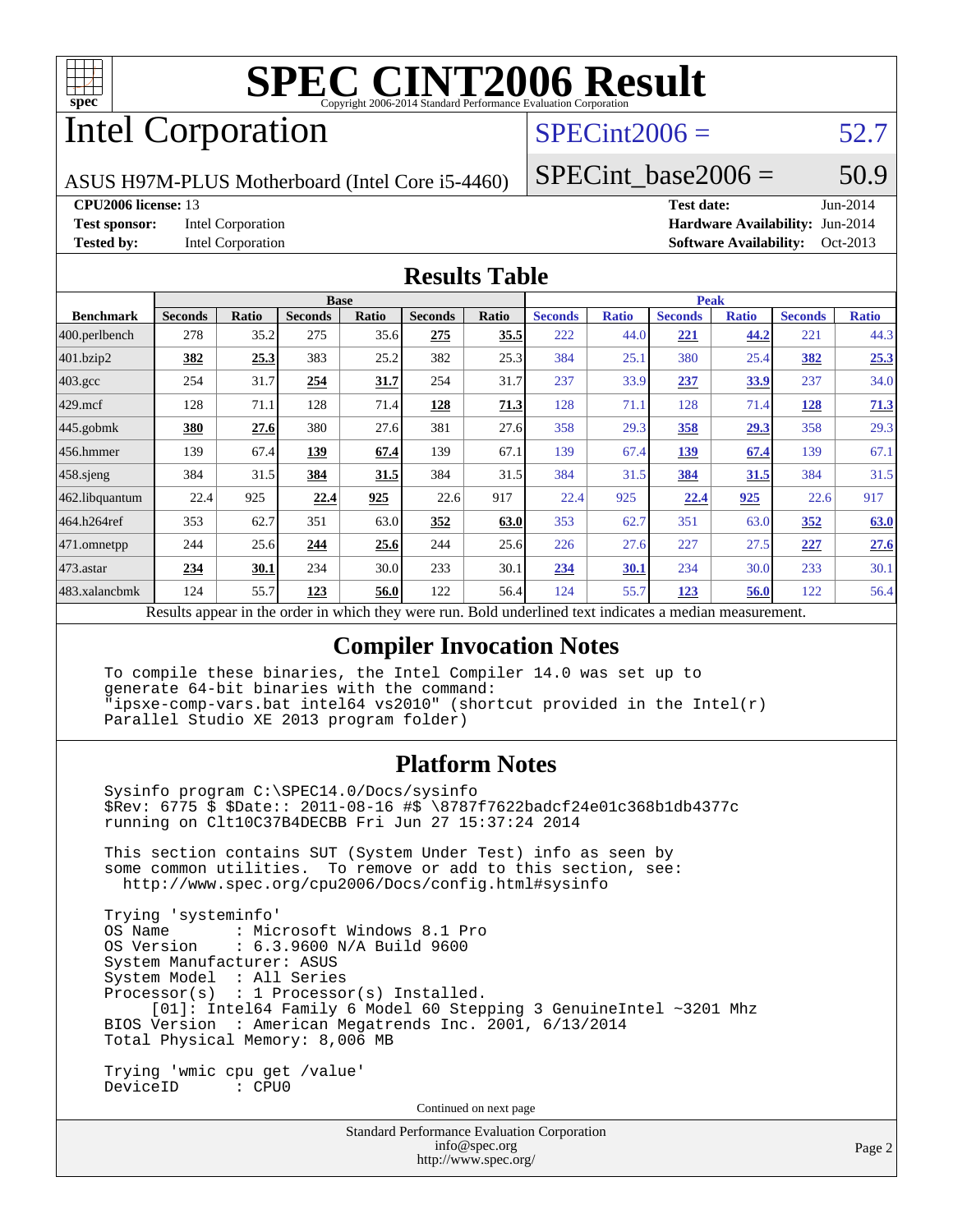

Intel Corporation

 $SPECint2006 = 52.7$  $SPECint2006 = 52.7$ 

ASUS H97M-PLUS Motherboard (Intel Core i5-4460)

**[Test sponsor:](http://www.spec.org/auto/cpu2006/Docs/result-fields.html#Testsponsor)** Intel Corporation **[Hardware Availability:](http://www.spec.org/auto/cpu2006/Docs/result-fields.html#HardwareAvailability)** Jun-2014

SPECint base2006 =  $50.9$ **[CPU2006 license:](http://www.spec.org/auto/cpu2006/Docs/result-fields.html#CPU2006license)** 13 **[Test date:](http://www.spec.org/auto/cpu2006/Docs/result-fields.html#Testdate)** Jun-2014

**[Tested by:](http://www.spec.org/auto/cpu2006/Docs/result-fields.html#Testedby)** Intel Corporation **[Software Availability:](http://www.spec.org/auto/cpu2006/Docs/result-fields.html#SoftwareAvailability)** Oct-2013

### **[Platform Notes \(Continued\)](http://www.spec.org/auto/cpu2006/Docs/result-fields.html#PlatformNotes)**

L2CacheSize : 1024<br>L3CacheSize : 6144 L3CacheSize MaxClockSpeed : 3201 Name : Intel(R) Core(TM)  $i5-4460$  CPU @ 3.20GHz NumberOfCores : 4 NumberOfLogicalProcessors: 4

(End of data from sysinfo program)

### **[Component Notes](http://www.spec.org/auto/cpu2006/Docs/result-fields.html#ComponentNotes)**

 Tested systems can be used with Shin-G ATX case, PC Power and Cooling 1200W power supply

### **[General Notes](http://www.spec.org/auto/cpu2006/Docs/result-fields.html#GeneralNotes)**

 OMP\_NUM\_THREADS set to number of processors cores KMP\_AFFINITY set to granularity=fine,scatter Binaries compiled on a system with 1x Intel Core i7-860 CPU + 8GB memory using Windows 7 Enterprise 64-bit

### **[Base Compiler Invocation](http://www.spec.org/auto/cpu2006/Docs/result-fields.html#BaseCompilerInvocation)**

[C benchmarks](http://www.spec.org/auto/cpu2006/Docs/result-fields.html#Cbenchmarks): [icl -Qvc10](http://www.spec.org/cpu2006/results/res2014q3/cpu2006-20140725-30610.flags.html#user_CCbase_intel_icc_vc10_9607f3ecbcdf68042245f068e51b40c1) [-Qstd=c99](http://www.spec.org/cpu2006/results/res2014q3/cpu2006-20140725-30610.flags.html#user_CCbase_intel_compiler_c99_mode_1a3d110e3041b3ad4466830521bdad2a)

[C++ benchmarks:](http://www.spec.org/auto/cpu2006/Docs/result-fields.html#CXXbenchmarks) [icl -Qvc10](http://www.spec.org/cpu2006/results/res2014q3/cpu2006-20140725-30610.flags.html#user_CXXbase_intel_icc_vc10_9607f3ecbcdf68042245f068e51b40c1)

### **[Base Portability Flags](http://www.spec.org/auto/cpu2006/Docs/result-fields.html#BasePortabilityFlags)**

 400.perlbench: [-DSPEC\\_CPU\\_P64](http://www.spec.org/cpu2006/results/res2014q3/cpu2006-20140725-30610.flags.html#b400.perlbench_basePORTABILITY_DSPEC_CPU_P64) [-DSPEC\\_CPU\\_WIN64\\_X64](http://www.spec.org/cpu2006/results/res2014q3/cpu2006-20140725-30610.flags.html#b400.perlbench_baseCPORTABILITY_DSPEC_CPU_WIN64_X64) [-DSPEC\\_CPU\\_NO\\_NEED\\_VA\\_COPY](http://www.spec.org/cpu2006/results/res2014q3/cpu2006-20140725-30610.flags.html#b400.perlbench_baseCPORTABILITY_DSPEC_CPU_NO_NEED_VA_COPY) 401.bzip2: [-DSPEC\\_CPU\\_P64](http://www.spec.org/cpu2006/results/res2014q3/cpu2006-20140725-30610.flags.html#suite_basePORTABILITY401_bzip2_DSPEC_CPU_P64) 403.gcc: [-DSPEC\\_CPU\\_P64](http://www.spec.org/cpu2006/results/res2014q3/cpu2006-20140725-30610.flags.html#suite_basePORTABILITY403_gcc_DSPEC_CPU_P64) [-DSPEC\\_CPU\\_WIN64](http://www.spec.org/cpu2006/results/res2014q3/cpu2006-20140725-30610.flags.html#b403.gcc_baseCPORTABILITY_DSPEC_CPU_WIN64) 429.mcf: [-DSPEC\\_CPU\\_P64](http://www.spec.org/cpu2006/results/res2014q3/cpu2006-20140725-30610.flags.html#suite_basePORTABILITY429_mcf_DSPEC_CPU_P64) 445.gobmk: [-DSPEC\\_CPU\\_P64](http://www.spec.org/cpu2006/results/res2014q3/cpu2006-20140725-30610.flags.html#suite_basePORTABILITY445_gobmk_DSPEC_CPU_P64) 456.hmmer: [-DSPEC\\_CPU\\_P64](http://www.spec.org/cpu2006/results/res2014q3/cpu2006-20140725-30610.flags.html#suite_basePORTABILITY456_hmmer_DSPEC_CPU_P64) 458.sjeng: [-DSPEC\\_CPU\\_P64](http://www.spec.org/cpu2006/results/res2014q3/cpu2006-20140725-30610.flags.html#suite_basePORTABILITY458_sjeng_DSPEC_CPU_P64) 462.libquantum: [-DSPEC\\_CPU\\_P64](http://www.spec.org/cpu2006/results/res2014q3/cpu2006-20140725-30610.flags.html#suite_basePORTABILITY462_libquantum_DSPEC_CPU_P64) 464.h264ref: [-DSPEC\\_CPU\\_P64](http://www.spec.org/cpu2006/results/res2014q3/cpu2006-20140725-30610.flags.html#suite_basePORTABILITY464_h264ref_DSPEC_CPU_P64) [-DWIN32](http://www.spec.org/cpu2006/results/res2014q3/cpu2006-20140725-30610.flags.html#b464.h264ref_baseCPORTABILITY_DWIN32) [-DSPEC\\_CPU\\_NO\\_INTTYPES](http://www.spec.org/cpu2006/results/res2014q3/cpu2006-20140725-30610.flags.html#b464.h264ref_baseCPORTABILITY_DSPEC_CPU_NO_INTTYPES) 471.omnetpp: [-DSPEC\\_CPU\\_P64](http://www.spec.org/cpu2006/results/res2014q3/cpu2006-20140725-30610.flags.html#suite_basePORTABILITY471_omnetpp_DSPEC_CPU_P64) [-DSPEC\\_CPU\\_WIN64](http://www.spec.org/cpu2006/results/res2014q3/cpu2006-20140725-30610.flags.html#b471.omnetpp_baseCXXPORTABILITY_DSPEC_CPU_WIN64) 473.astar: [-DSPEC\\_CPU\\_P64](http://www.spec.org/cpu2006/results/res2014q3/cpu2006-20140725-30610.flags.html#suite_basePORTABILITY473_astar_DSPEC_CPU_P64) 483.xalancbmk: [-DSPEC\\_CPU\\_P64](http://www.spec.org/cpu2006/results/res2014q3/cpu2006-20140725-30610.flags.html#suite_basePORTABILITY483_xalancbmk_DSPEC_CPU_P64) [-Qoption,cpp,--no\\_wchar\\_t\\_keyword](http://www.spec.org/cpu2006/results/res2014q3/cpu2006-20140725-30610.flags.html#user_baseCXXPORTABILITY483_xalancbmk_f-no_wchar_t_keyword_ec0ad4495a16b4e858bfcb29d949d25d)

> Standard Performance Evaluation Corporation [info@spec.org](mailto:info@spec.org) <http://www.spec.org/>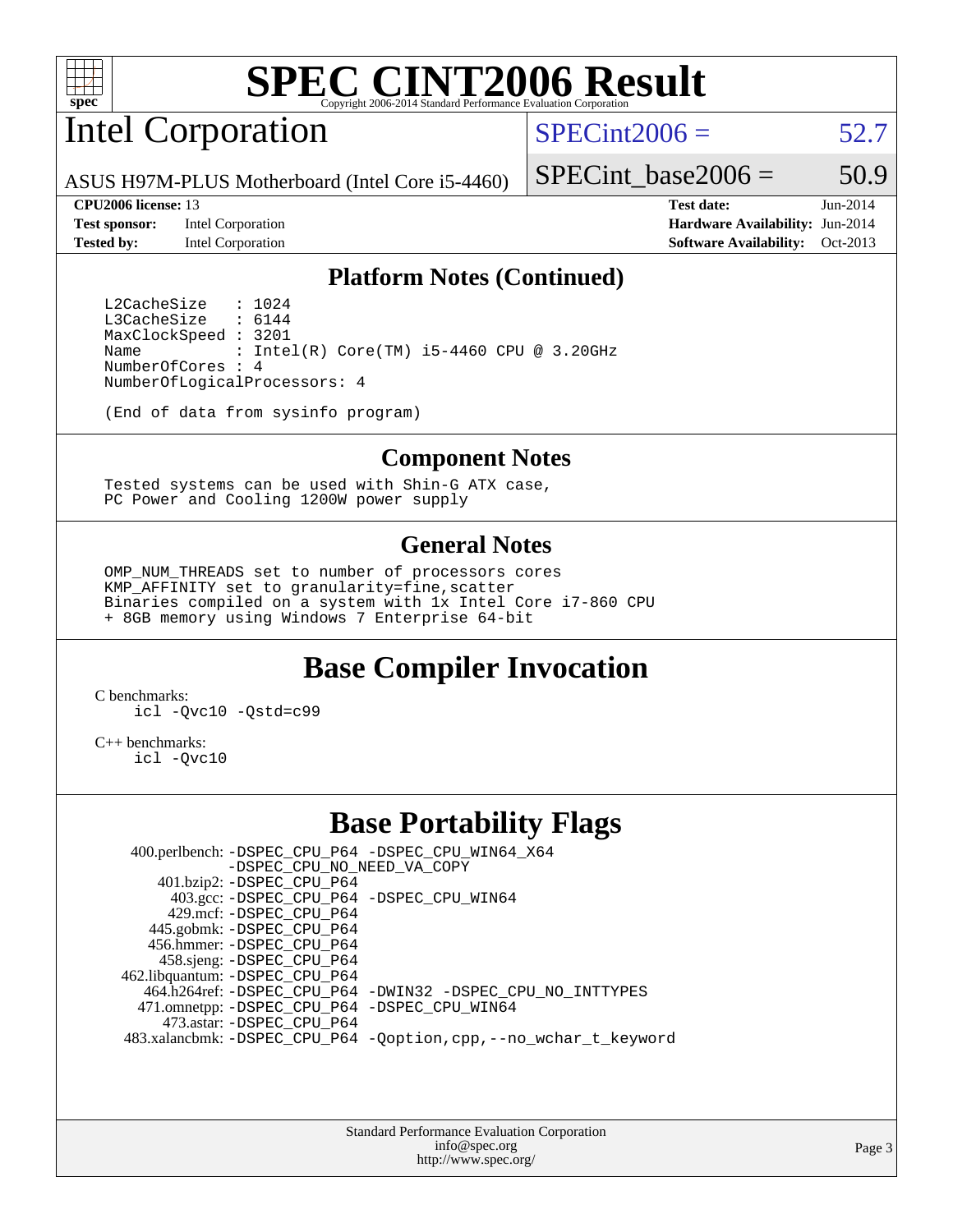

Intel Corporation

 $SPECint2006 = 52.7$  $SPECint2006 = 52.7$ 

ASUS H97M-PLUS Motherboard (Intel Core i5-4460)

### **[CPU2006 license:](http://www.spec.org/auto/cpu2006/Docs/result-fields.html#CPU2006license)** 13 **[Test date:](http://www.spec.org/auto/cpu2006/Docs/result-fields.html#Testdate)** Jun-2014

SPECint base2006 =  $50.9$ 

**[Test sponsor:](http://www.spec.org/auto/cpu2006/Docs/result-fields.html#Testsponsor)** Intel Corporation **[Hardware Availability:](http://www.spec.org/auto/cpu2006/Docs/result-fields.html#HardwareAvailability)** Jun-2014 **[Tested by:](http://www.spec.org/auto/cpu2006/Docs/result-fields.html#Testedby)** Intel Corporation **[Software Availability:](http://www.spec.org/auto/cpu2006/Docs/result-fields.html#SoftwareAvailability)** Oct-2013

## **[Base Optimization Flags](http://www.spec.org/auto/cpu2006/Docs/result-fields.html#BaseOptimizationFlags)**

[C benchmarks](http://www.spec.org/auto/cpu2006/Docs/result-fields.html#Cbenchmarks):

[-QxCORE-AVX2](http://www.spec.org/cpu2006/results/res2014q3/cpu2006-20140725-30610.flags.html#user_CCbase_f-QxAVX2_f98716b5f9e905f99c943c56f21bf430) [-Qipo](http://www.spec.org/cpu2006/results/res2014q3/cpu2006-20140725-30610.flags.html#user_CCbase_f-Qipo) [-O3](http://www.spec.org/cpu2006/results/res2014q3/cpu2006-20140725-30610.flags.html#user_CCbase_f-O3) [-Qprec-div-](http://www.spec.org/cpu2006/results/res2014q3/cpu2006-20140725-30610.flags.html#user_CCbase_f-Qprec-div-) [-Qopt-prefetch](http://www.spec.org/cpu2006/results/res2014q3/cpu2006-20140725-30610.flags.html#user_CCbase_f-Qprefetch_37c211608666b9dff9380561f602f0a8) [-Qparallel](http://www.spec.org/cpu2006/results/res2014q3/cpu2006-20140725-30610.flags.html#user_CCbase_f-Qparallel) [-Qauto-ilp32](http://www.spec.org/cpu2006/results/res2014q3/cpu2006-20140725-30610.flags.html#user_CCbase_f-Qauto-ilp32) [/F512000000](http://www.spec.org/cpu2006/results/res2014q3/cpu2006-20140725-30610.flags.html#user_CCbase_set_stack_space_98438a10eb60aa5f35f4c79d9b9b27b1)

[C++ benchmarks:](http://www.spec.org/auto/cpu2006/Docs/result-fields.html#CXXbenchmarks)

[-QxCORE-AVX2](http://www.spec.org/cpu2006/results/res2014q3/cpu2006-20140725-30610.flags.html#user_CXXbase_f-QxAVX2_f98716b5f9e905f99c943c56f21bf430) [-Qipo](http://www.spec.org/cpu2006/results/res2014q3/cpu2006-20140725-30610.flags.html#user_CXXbase_f-Qipo) [-O3](http://www.spec.org/cpu2006/results/res2014q3/cpu2006-20140725-30610.flags.html#user_CXXbase_f-O3) [-Qprec-div-](http://www.spec.org/cpu2006/results/res2014q3/cpu2006-20140725-30610.flags.html#user_CXXbase_f-Qprec-div-) [-Qopt-prefetch](http://www.spec.org/cpu2006/results/res2014q3/cpu2006-20140725-30610.flags.html#user_CXXbase_f-Qprefetch_37c211608666b9dff9380561f602f0a8) [-Qcxx-features](http://www.spec.org/cpu2006/results/res2014q3/cpu2006-20140725-30610.flags.html#user_CXXbase_f-Qcxx_features_dbf36c8a6dba956e22f1645e4dcd4d98)  $-Qauto-ilp32 /F512000000$  $-Qauto-ilp32 /F512000000$  $-Qauto-ilp32 /F512000000$  [shlW64M.lib](http://www.spec.org/cpu2006/results/res2014q3/cpu2006-20140725-30610.flags.html#user_CXXbase_SmartHeap64_c4f7f76711bdf8c0633a5c1edf6e5396)

### **[Base Other Flags](http://www.spec.org/auto/cpu2006/Docs/result-fields.html#BaseOtherFlags)**

[C benchmarks](http://www.spec.org/auto/cpu2006/Docs/result-fields.html#Cbenchmarks):

403.gcc: [-Dalloca=\\_alloca](http://www.spec.org/cpu2006/results/res2014q3/cpu2006-20140725-30610.flags.html#b403.gcc_baseEXTRA_CFLAGS_Dalloca_be3056838c12de2578596ca5467af7f3)

### **[Peak Compiler Invocation](http://www.spec.org/auto/cpu2006/Docs/result-fields.html#PeakCompilerInvocation)**

[C benchmarks](http://www.spec.org/auto/cpu2006/Docs/result-fields.html#Cbenchmarks): [icl -Qvc10](http://www.spec.org/cpu2006/results/res2014q3/cpu2006-20140725-30610.flags.html#user_CCpeak_intel_icc_vc10_9607f3ecbcdf68042245f068e51b40c1) [-Qstd=c99](http://www.spec.org/cpu2006/results/res2014q3/cpu2006-20140725-30610.flags.html#user_CCpeak_intel_compiler_c99_mode_1a3d110e3041b3ad4466830521bdad2a)

[C++ benchmarks:](http://www.spec.org/auto/cpu2006/Docs/result-fields.html#CXXbenchmarks) [icl -Qvc10](http://www.spec.org/cpu2006/results/res2014q3/cpu2006-20140725-30610.flags.html#user_CXXpeak_intel_icc_vc10_9607f3ecbcdf68042245f068e51b40c1)

## **[Peak Portability Flags](http://www.spec.org/auto/cpu2006/Docs/result-fields.html#PeakPortabilityFlags)**

Same as Base Portability Flags

## **[Peak Optimization Flags](http://www.spec.org/auto/cpu2006/Docs/result-fields.html#PeakOptimizationFlags)**

[C benchmarks](http://www.spec.org/auto/cpu2006/Docs/result-fields.html#Cbenchmarks):

 400.perlbench: [-QxCORE-AVX2](http://www.spec.org/cpu2006/results/res2014q3/cpu2006-20140725-30610.flags.html#user_peakPASS2_CFLAGSPASS2_LDFLAGS400_perlbench_f-QxAVX2_f98716b5f9e905f99c943c56f21bf430)(pass 2) [-Qprof\\_gen](http://www.spec.org/cpu2006/results/res2014q3/cpu2006-20140725-30610.flags.html#user_peakPASS1_CFLAGSPASS1_LDFLAGS400_perlbench_Qprof_gen)(pass 1) [-Qprof\\_use](http://www.spec.org/cpu2006/results/res2014q3/cpu2006-20140725-30610.flags.html#user_peakPASS2_CFLAGSPASS2_LDFLAGS400_perlbench_Qprof_use)(pass 2) [-Qipo](http://www.spec.org/cpu2006/results/res2014q3/cpu2006-20140725-30610.flags.html#user_peakOPTIMIZE400_perlbench_f-Qipo) [-O3](http://www.spec.org/cpu2006/results/res2014q3/cpu2006-20140725-30610.flags.html#user_peakOPTIMIZE400_perlbench_f-O3) [-Qprec-div-](http://www.spec.org/cpu2006/results/res2014q3/cpu2006-20140725-30610.flags.html#user_peakOPTIMIZE400_perlbench_f-Qprec-div-) [-Qansi-alias](http://www.spec.org/cpu2006/results/res2014q3/cpu2006-20140725-30610.flags.html#user_peakOPTIMIZE400_perlbench_f-Qansi-alias) [-Qopt-prefetch](http://www.spec.org/cpu2006/results/res2014q3/cpu2006-20140725-30610.flags.html#user_peakOPTIMIZE400_perlbench_f-Qprefetch_37c211608666b9dff9380561f602f0a8) [-Qauto-ilp32](http://www.spec.org/cpu2006/results/res2014q3/cpu2006-20140725-30610.flags.html#user_peakCOPTIMIZE400_perlbench_f-Qauto-ilp32) [/F512000000](http://www.spec.org/cpu2006/results/res2014q3/cpu2006-20140725-30610.flags.html#user_peakEXTRA_LDFLAGS400_perlbench_set_stack_space_98438a10eb60aa5f35f4c79d9b9b27b1) [shlW64M.lib](http://www.spec.org/cpu2006/results/res2014q3/cpu2006-20140725-30610.flags.html#user_peakEXTRA_LIBS400_perlbench_SmartHeap64_c4f7f76711bdf8c0633a5c1edf6e5396)  [-link /FORCE:MULTIPLE](http://www.spec.org/cpu2006/results/res2014q3/cpu2006-20140725-30610.flags.html#user_peakLDOUT400_perlbench_link_force_multiple2_070fe330869edf77077b841074b8b0b6)

 401.bzip2: [-QxCORE-AVX2](http://www.spec.org/cpu2006/results/res2014q3/cpu2006-20140725-30610.flags.html#user_peakPASS2_CFLAGSPASS2_LDFLAGS401_bzip2_f-QxAVX2_f98716b5f9e905f99c943c56f21bf430)(pass 2) [-Qprof\\_gen](http://www.spec.org/cpu2006/results/res2014q3/cpu2006-20140725-30610.flags.html#user_peakPASS1_CFLAGSPASS1_LDFLAGS401_bzip2_Qprof_gen)(pass 1) [-Qprof\\_use](http://www.spec.org/cpu2006/results/res2014q3/cpu2006-20140725-30610.flags.html#user_peakPASS2_CFLAGSPASS2_LDFLAGS401_bzip2_Qprof_use)(pass 2) [-Qipo](http://www.spec.org/cpu2006/results/res2014q3/cpu2006-20140725-30610.flags.html#user_peakOPTIMIZE401_bzip2_f-Qipo) [-O3](http://www.spec.org/cpu2006/results/res2014q3/cpu2006-20140725-30610.flags.html#user_peakOPTIMIZE401_bzip2_f-O3) [-Qprec-div-](http://www.spec.org/cpu2006/results/res2014q3/cpu2006-20140725-30610.flags.html#user_peakOPTIMIZE401_bzip2_f-Qprec-div-) [-Qopt-prefetch](http://www.spec.org/cpu2006/results/res2014q3/cpu2006-20140725-30610.flags.html#user_peakOPTIMIZE401_bzip2_f-Qprefetch_37c211608666b9dff9380561f602f0a8) [-Qansi-alias](http://www.spec.org/cpu2006/results/res2014q3/cpu2006-20140725-30610.flags.html#user_peakOPTIMIZE401_bzip2_f-Qansi-alias) [-Qauto-ilp32](http://www.spec.org/cpu2006/results/res2014q3/cpu2006-20140725-30610.flags.html#user_peakCOPTIMIZE401_bzip2_f-Qauto-ilp32) [/F512000000](http://www.spec.org/cpu2006/results/res2014q3/cpu2006-20140725-30610.flags.html#user_peakEXTRA_LDFLAGS401_bzip2_set_stack_space_98438a10eb60aa5f35f4c79d9b9b27b1)

 403.gcc: [-QxCORE-AVX2](http://www.spec.org/cpu2006/results/res2014q3/cpu2006-20140725-30610.flags.html#user_peakPASS2_CFLAGSPASS2_LDFLAGS403_gcc_f-QxAVX2_f98716b5f9e905f99c943c56f21bf430)(pass 2) [-Qprof\\_gen](http://www.spec.org/cpu2006/results/res2014q3/cpu2006-20140725-30610.flags.html#user_peakPASS1_CFLAGSPASS1_LDFLAGS403_gcc_Qprof_gen)(pass 1) [-Qprof\\_use](http://www.spec.org/cpu2006/results/res2014q3/cpu2006-20140725-30610.flags.html#user_peakPASS2_CFLAGSPASS2_LDFLAGS403_gcc_Qprof_use)(pass 2) [-Qipo](http://www.spec.org/cpu2006/results/res2014q3/cpu2006-20140725-30610.flags.html#user_peakOPTIMIZE403_gcc_f-Qipo) [-O3](http://www.spec.org/cpu2006/results/res2014q3/cpu2006-20140725-30610.flags.html#user_peakOPTIMIZE403_gcc_f-O3) [-Qprec-div-](http://www.spec.org/cpu2006/results/res2014q3/cpu2006-20140725-30610.flags.html#user_peakOPTIMIZE403_gcc_f-Qprec-div-) [-Qauto-ilp32](http://www.spec.org/cpu2006/results/res2014q3/cpu2006-20140725-30610.flags.html#user_peakCOPTIMIZE403_gcc_f-Qauto-ilp32) [/F512000000](http://www.spec.org/cpu2006/results/res2014q3/cpu2006-20140725-30610.flags.html#user_peakEXTRA_LDFLAGS403_gcc_set_stack_space_98438a10eb60aa5f35f4c79d9b9b27b1)

Continued on next page

Standard Performance Evaluation Corporation [info@spec.org](mailto:info@spec.org) <http://www.spec.org/>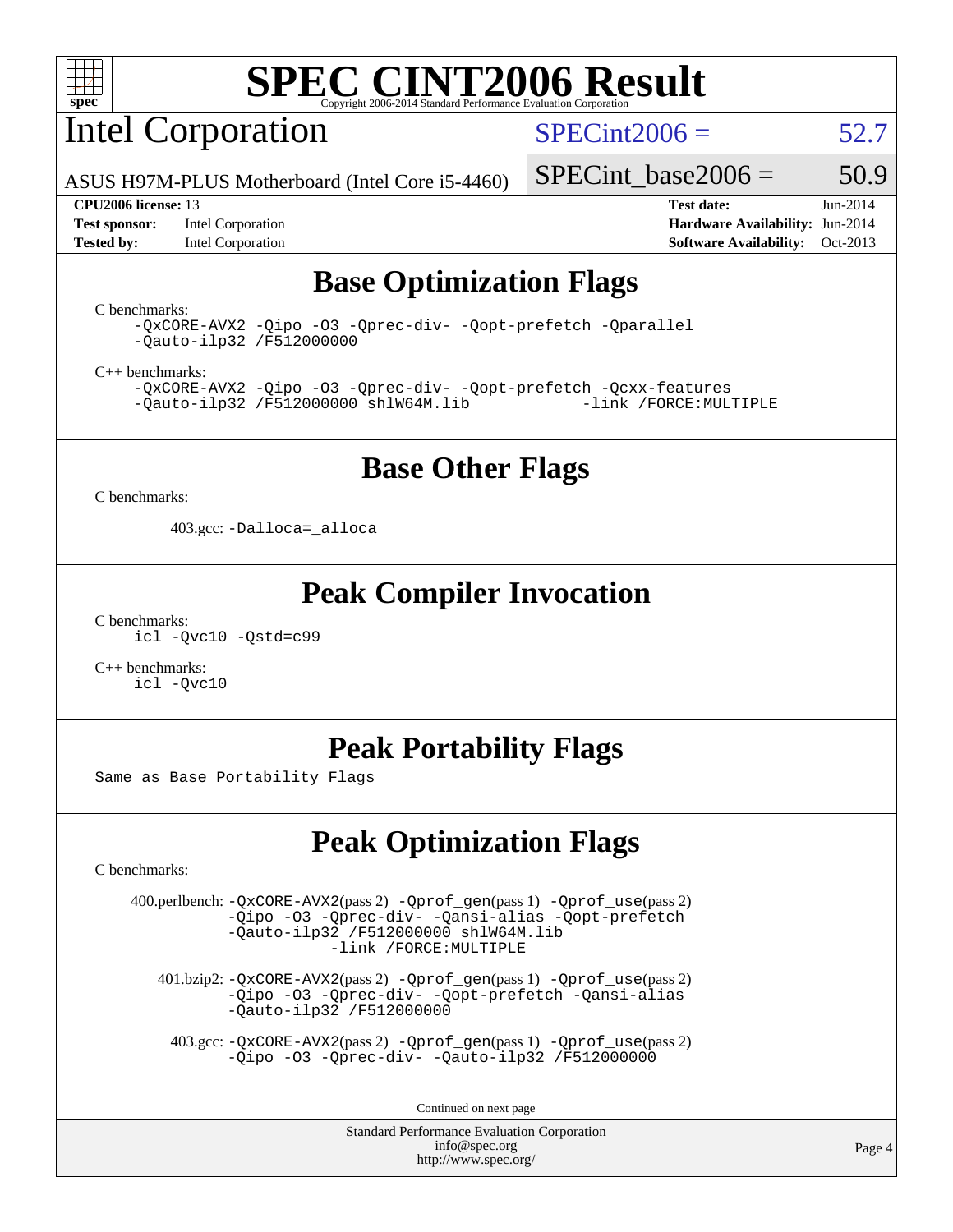

Intel Corporation

 $SPECint2006 = 52.7$  $SPECint2006 = 52.7$ 

ASUS H97M-PLUS Motherboard (Intel Core i5-4460)

**[Test sponsor:](http://www.spec.org/auto/cpu2006/Docs/result-fields.html#Testsponsor)** Intel Corporation **[Hardware Availability:](http://www.spec.org/auto/cpu2006/Docs/result-fields.html#HardwareAvailability)** Jun-2014 **[Tested by:](http://www.spec.org/auto/cpu2006/Docs/result-fields.html#Testedby)** Intel Corporation **[Software Availability:](http://www.spec.org/auto/cpu2006/Docs/result-fields.html#SoftwareAvailability)** Oct-2013

SPECint base2006 =  $50.9$ 

**[CPU2006 license:](http://www.spec.org/auto/cpu2006/Docs/result-fields.html#CPU2006license)** 13 **[Test date:](http://www.spec.org/auto/cpu2006/Docs/result-fields.html#Testdate)** Jun-2014

# **[Peak Optimization Flags \(Continued\)](http://www.spec.org/auto/cpu2006/Docs/result-fields.html#PeakOptimizationFlags)**

 $429$ .mcf: basepeak = yes

 445.gobmk: [-QxCORE-AVX2](http://www.spec.org/cpu2006/results/res2014q3/cpu2006-20140725-30610.flags.html#user_peakPASS2_CFLAGSPASS2_LDFLAGS445_gobmk_f-QxAVX2_f98716b5f9e905f99c943c56f21bf430)(pass 2) [-Qprof\\_gen](http://www.spec.org/cpu2006/results/res2014q3/cpu2006-20140725-30610.flags.html#user_peakPASS1_CFLAGSPASS1_LDFLAGS445_gobmk_Qprof_gen)(pass 1) [-Qprof\\_use](http://www.spec.org/cpu2006/results/res2014q3/cpu2006-20140725-30610.flags.html#user_peakPASS2_CFLAGSPASS2_LDFLAGS445_gobmk_Qprof_use)(pass 2) [-Qipo](http://www.spec.org/cpu2006/results/res2014q3/cpu2006-20140725-30610.flags.html#user_peakOPTIMIZE445_gobmk_f-Qipo) [-O2](http://www.spec.org/cpu2006/results/res2014q3/cpu2006-20140725-30610.flags.html#user_peakOPTIMIZE445_gobmk_f-O2) [-Qprec-div-](http://www.spec.org/cpu2006/results/res2014q3/cpu2006-20140725-30610.flags.html#user_peakOPTIMIZE445_gobmk_f-Qprec-div-) [-Qansi-alias](http://www.spec.org/cpu2006/results/res2014q3/cpu2006-20140725-30610.flags.html#user_peakOPTIMIZE445_gobmk_f-Qansi-alias) [-Qauto-ilp32](http://www.spec.org/cpu2006/results/res2014q3/cpu2006-20140725-30610.flags.html#user_peakCOPTIMIZE445_gobmk_f-Qauto-ilp32) [/F512000000](http://www.spec.org/cpu2006/results/res2014q3/cpu2006-20140725-30610.flags.html#user_peakEXTRA_LDFLAGS445_gobmk_set_stack_space_98438a10eb60aa5f35f4c79d9b9b27b1)

456.hmmer: basepeak = yes

458.sjeng: basepeak = yes

 $462$ .libquantum: basepeak = yes

 $464.h264$ ref: basepeak = yes

[C++ benchmarks:](http://www.spec.org/auto/cpu2006/Docs/result-fields.html#CXXbenchmarks)

```
 471.omnetpp: -QxCORE-AVX2(pass 2) -Qprof_gen(pass 1) -Qprof_use(pass 2)
-Qipo -O3 -Qprec-div- -Qansi-alias
-Qopt-ra-region-strategy=block -Qauto-ilp32 /F512000000
shlW64M.lib -link /FORCE:MULTIPLE
```

```
473.astar: basepeak = yes
```

```
 483.xalancbmk: basepeak = yes
```
# **[Peak Other Flags](http://www.spec.org/auto/cpu2006/Docs/result-fields.html#PeakOtherFlags)**

[C benchmarks](http://www.spec.org/auto/cpu2006/Docs/result-fields.html#Cbenchmarks):

403.gcc: [-Dalloca=\\_alloca](http://www.spec.org/cpu2006/results/res2014q3/cpu2006-20140725-30610.flags.html#b403.gcc_peakEXTRA_CFLAGS_Dalloca_be3056838c12de2578596ca5467af7f3)

The flags file that was used to format this result can be browsed at <http://www.spec.org/cpu2006/flags/Intel-ic14.0-official-windows.html>

You can also download the XML flags source by saving the following link: <http://www.spec.org/cpu2006/flags/Intel-ic14.0-official-windows.xml>